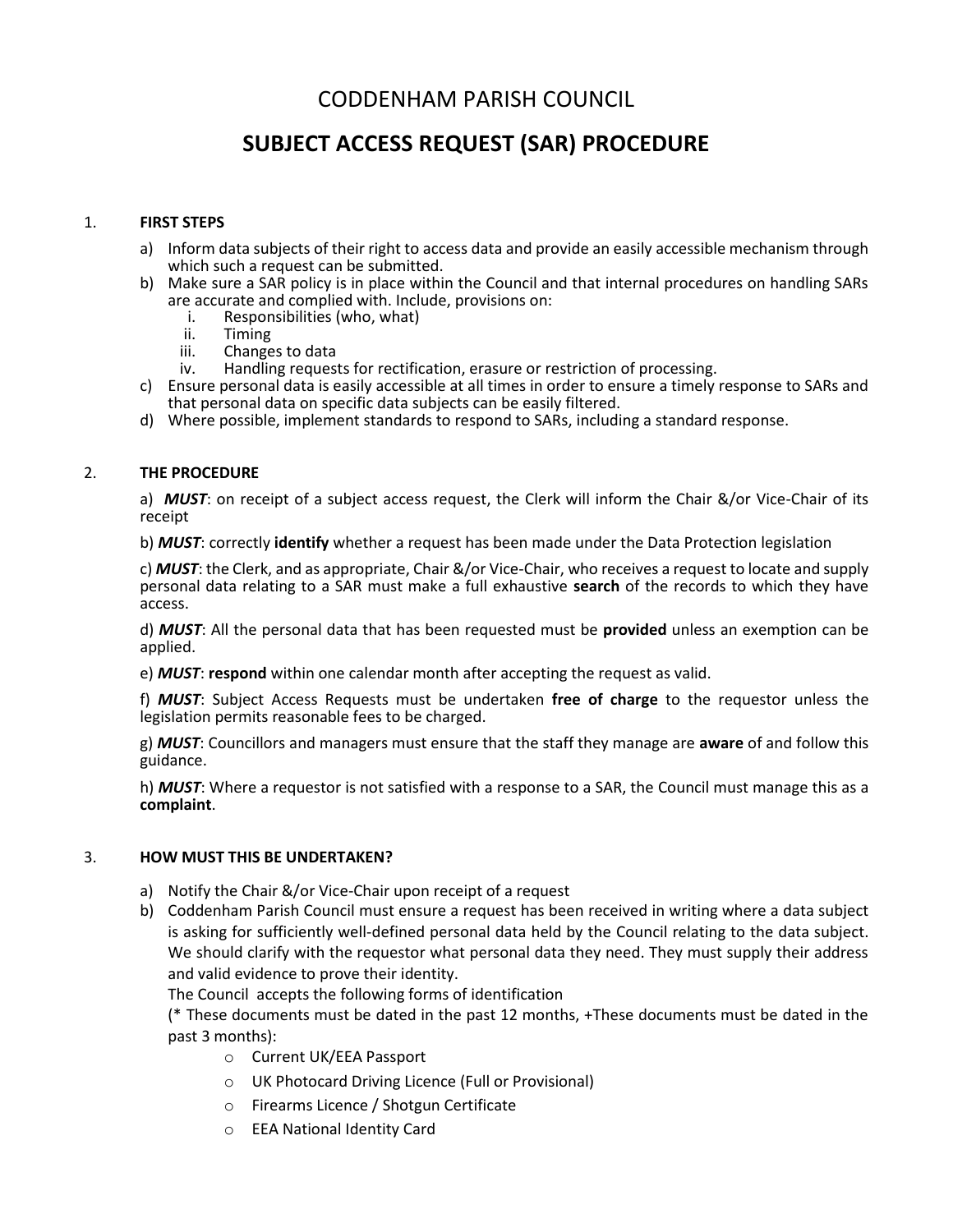- o Full UK Paper Driving Licence
- o State Benefits Entitlement Document\*
- o State Pension Entitlement Document\*
- o HMRC Tax Credit Document\*
- o Local Authority Benefit Document\*
- o State/Local Authority Educational Grant Document\*
- o HMRC Tax Notification Document
- o Disabled Driver's Pass
- o Financial Statement issued by bank, building society or credit card company+
- o Judiciary Document such as a Notice of Hearing, Summons or Court Order
- o Utility bill for supply of gas, electric, water or telephone landline+
- o Most recent Mortgage Statement
- o Most recent council Tax Bill/Demand or Statement
- o Tenancy Agreement
- o Building Society Passbook which shows a transaction in the last 3 months and your address
- c) Depending on the degree to which personal data is organised and structured, we will need to search emails (including archived emails and those that have been deleted but are still recoverable), Word documents, spreadsheets, databases, systems, removable media (for example, memory sticks, floppy disks, CDs), tape recordings, paper records in relevant filing systems etc. which your area is responsible for or owns.
- d) We must not withhold personal data because we believe it will be misunderstood; instead, we should provide an explanation with the personal data. We must provide the personal data in an "intelligible form", which includes giving an explanation of any codes, acronyms and complex terms. The personal data must be supplied in a permanent form except where the person agrees or where it is impossible or would involve undue effort. We may be able to agree with the requester that they will view the personal data on screen or inspect files on our premises. We must redact any exempt personal data from the released documents and explain why that personal data is being withheld.
- e) Make this clear on forms and on the Council website
- f) Coddenham Parish Council will maintain a database allowing the Council to report on the volume of requests and compliance against the statutory timescale.
- g) When responding to a complaint, we must advise the requestor that they may complain to the Information Commissioners Office ("ICO") if they remain unhappy with the outcome.

#### 4. **RESPONSE TO SUBJECT ACEESS** REQUEST **- SAMPLE LETTERS:**

All letters must include the following:

- a) the purposes of the processing;<br>b) the categories of personal data
- the categories of personal data concerned;